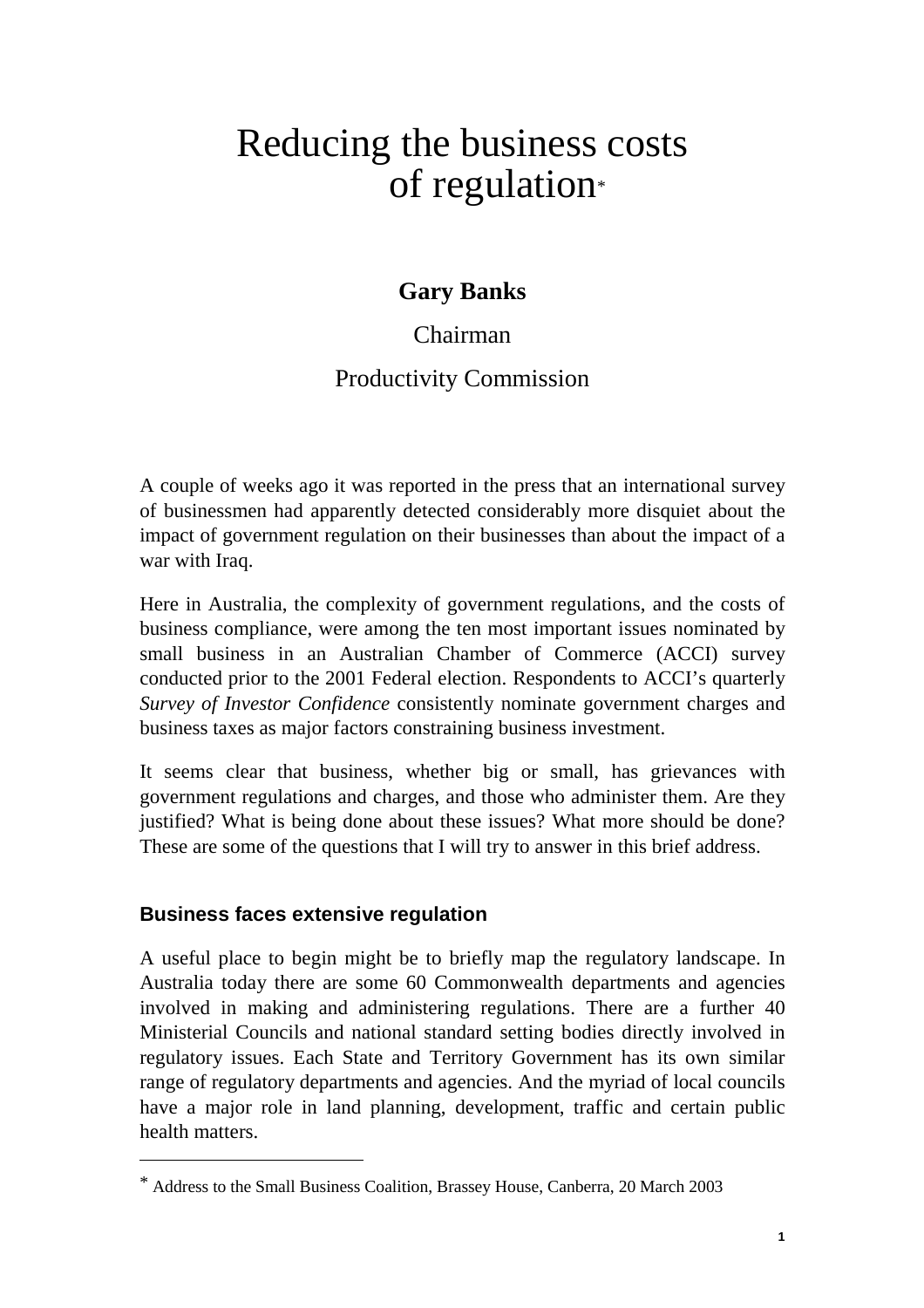#### Many faces of regulation

This institutional diversity is compounded by the hydra-like nature of 'regulation' itself. Regulations impacting on business take various forms. These include, at the highest level, Acts of Parliament. They also include subordinate legislation, where the Parliament delegates powers to a Minister, board or organisation. But regulation can also include codes, instruments and standards which governments use to influence business behaviour, but which do not involve 'black letter' law (known as 'quasi regulation'). And of course there are also various international treaties which impact on business, either directly or indirectly.

#### Rising volume of regulation

Measuring the volume of all this regulation, or even just the flow of new or amended regulation, is not straightforward. There are only partial indicators available. For example, the Attorney General's Department estimates that there are more than 1800 Commonwealth Acts currently in force. Last year around 170 new Commonwealth acts were promulgated. This is comparable to legislative activity during the 1980s and 1990s, but well above that in earlier decades.

More tellingly, there has been a steady increase in the average *length* of legislation. Nearly 55,000 pages of legislation were passed by the Commonwealth Parliament in the 1990s, equivalent to around 30 pages per Act on average. This was about twice the page count for Acts passed in the 1980s and almost three times that for the 1970s.

The stock of other less 'visible' types of regulation has also increased over the last couple of decades. Unfortunately there is not (yet) a consolidated and comprehensive register of all subordinate instruments. However, information on the number of statutory rules and disallowable instruments (those subject to parliamentary scrutiny) reveals that more than 7 200 such regulations were made in the five year period 1997-98 to 2001-02. The good news is that this was about 2000 less than the total number of regulations made in the previous five year period. But it was still well above the level of regulatory activity in the mid to late 1980s.

I have only been talking about trends in *Commonwealth* legislation. State/Territory and local government regulation often impacts more directly on the activities of firms. Its growth and its compliance costs may well be higher than at the Commonwealth level.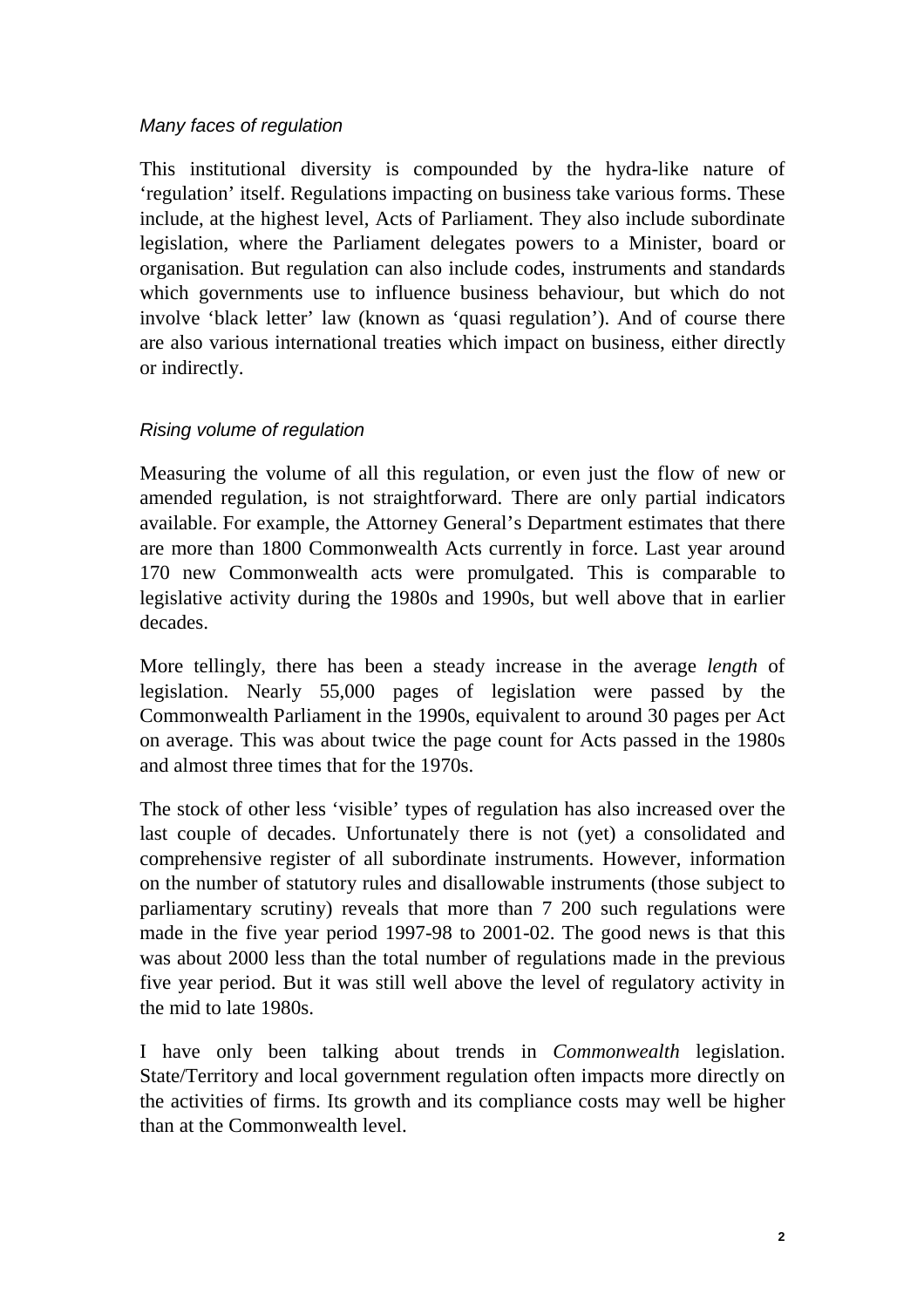In sum, regulation could almost be regarded as a growth industry in itself, with a significant proportion of this growth not being subject to direct scrutiny by the Parliament.

### **How much regulation do we need?**

Regulations are essential for a properly functioning society and economy. They shape incentives and influence how people behave and interact, and can help societies deal with otherwise intractable economic, social and environmental problems. At their best, regulations create order and provide a basis for stable progress.

# Characteristics of 'good' regulation

But regulation can be good or bad. To be 'good', regulation must not only bring net benefits to society, it must also:

- be the most effective way of addressing an identified problem; and
- impose the least possible burden on those regulated and on the broader community.

To meet these tests, regulation needs to exhibit some important design features:

*Regulation should not be unduly prescriptive*. Where possible, it should be specified in terms of performance goals or outcomes. It should be flexible enough to accommodate different or changing circumstances, and to enable businesses and households to choose the most cost effective ways of complying.

*Regulation should be clear and concise*. It should also be communicated effectively and be readily accessible to those affected by it. Not only should people be able to find out what regulations apply to them, the regulations themselves must be capable of being readily understood.

*Regulation should be consistent* with other laws, agreements and international obligations. Inconsistency can create division, confusion and waste.

*Regulation must be enforceable*. But it should embody incentives or disciplines no greater than are needed for reasonable enforcement, and involve adequate resources for the purpose.

Finally, regulation needs to be *administered by accountable bodies* in a fair and consistent manner, and it should be *monitored and periodically reviewed* to ensure that it continues to achieve its aims.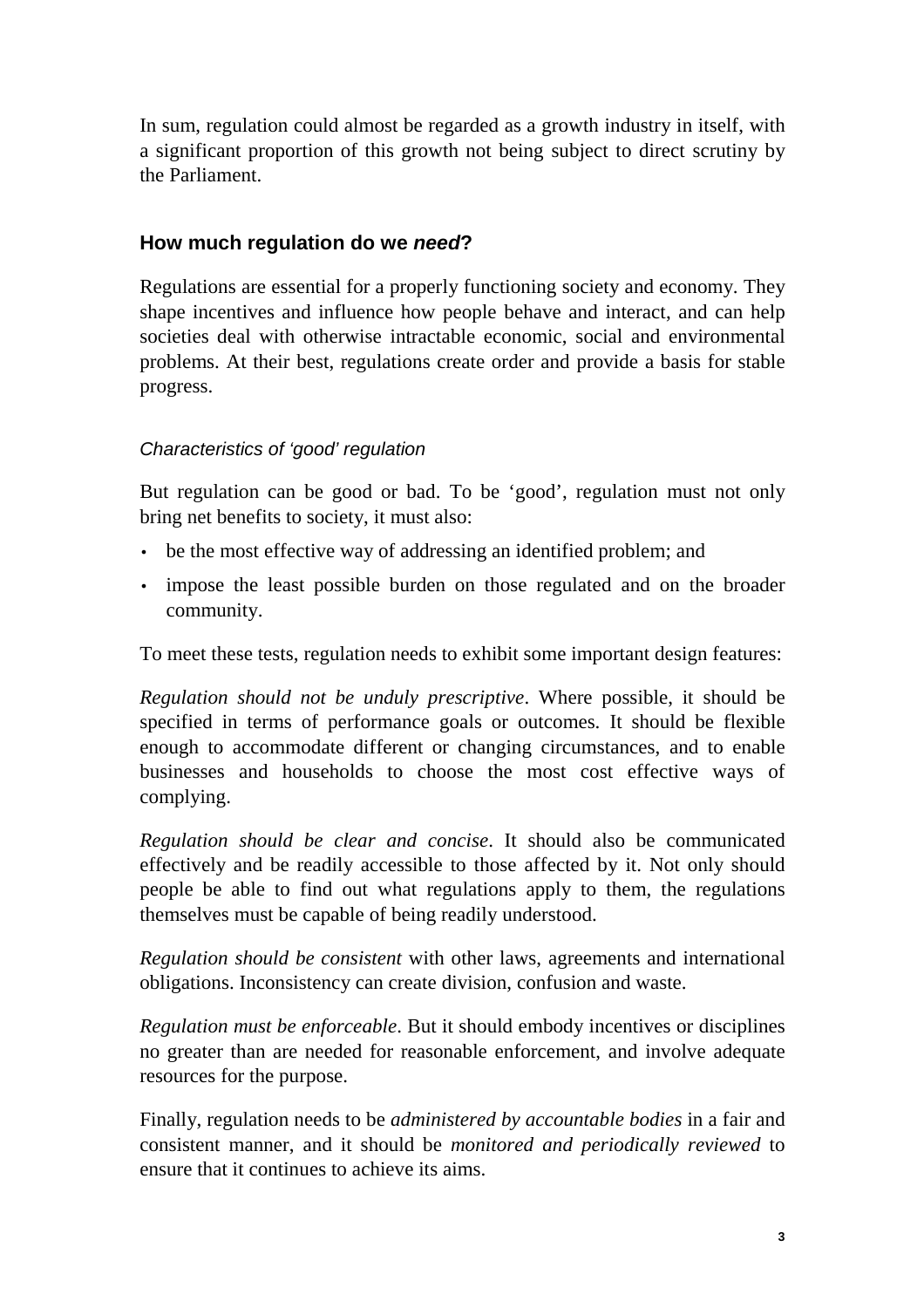# **The issue of compliance costs**

Over the last decade or so there has been a growing realisation that much regulation impacting on business has failed such tests. Various reviews have revealed a common reason for this failure: a tendency by governments to be mainly concerned with the benefits of regulation to particular groups, without giving enough consideration to the costs.

A particular concern for business has been the costs of complying with the many regulations that affect them. However there is limited empirical data to enable a consistent assessment of compliance costs, especially over time.

#### Some key studies

In a major recent international study, the Organisation for Economic Cooperation and Development (OECD) — with the assistance of an ACCI survey — estimated that taxation, employment and environmental regulations imposed over \$17 billion in direct compliance costs on small and medium sized businesses in Australia in 1998. Of these costs:

- employment regulations accounted for 40 per cent (OECD average was 35 per cent);
- compliance with tax regulations accounted for 36 per cent of the total (the OECD average was 46 per cent); and
- environmental regulations accounted for 24 per cent (OECD average was 19 per cent).

The OECD estimated from the survey that Australian SMEs incurred compliance costs averaging \$33 000 annually — a large number, but still a bit under the OECD average of \$36 300.

An earlier survey of small business (excluding medium sized businesses in the OECD survey) conducted for the Commonwealth Government's Small Business Deregulation Taskforce (1996) found that on average small business spent 16 hours a week on administration and compliance activities. Of this, government paperwork and compliance accounted for, on average, around four hours per week. Taxation matters absorbed three of these hours and one was spent on other activities. Total compliance costs were estimated to be \$7000 a year. Of this, \$3000 was spent on external advice.

The disparity between the local study's results and those of the OECD can be partially explained by the former's focus on 'small business' as well as a narrower definition of costs (for example, excluding capital expenditures).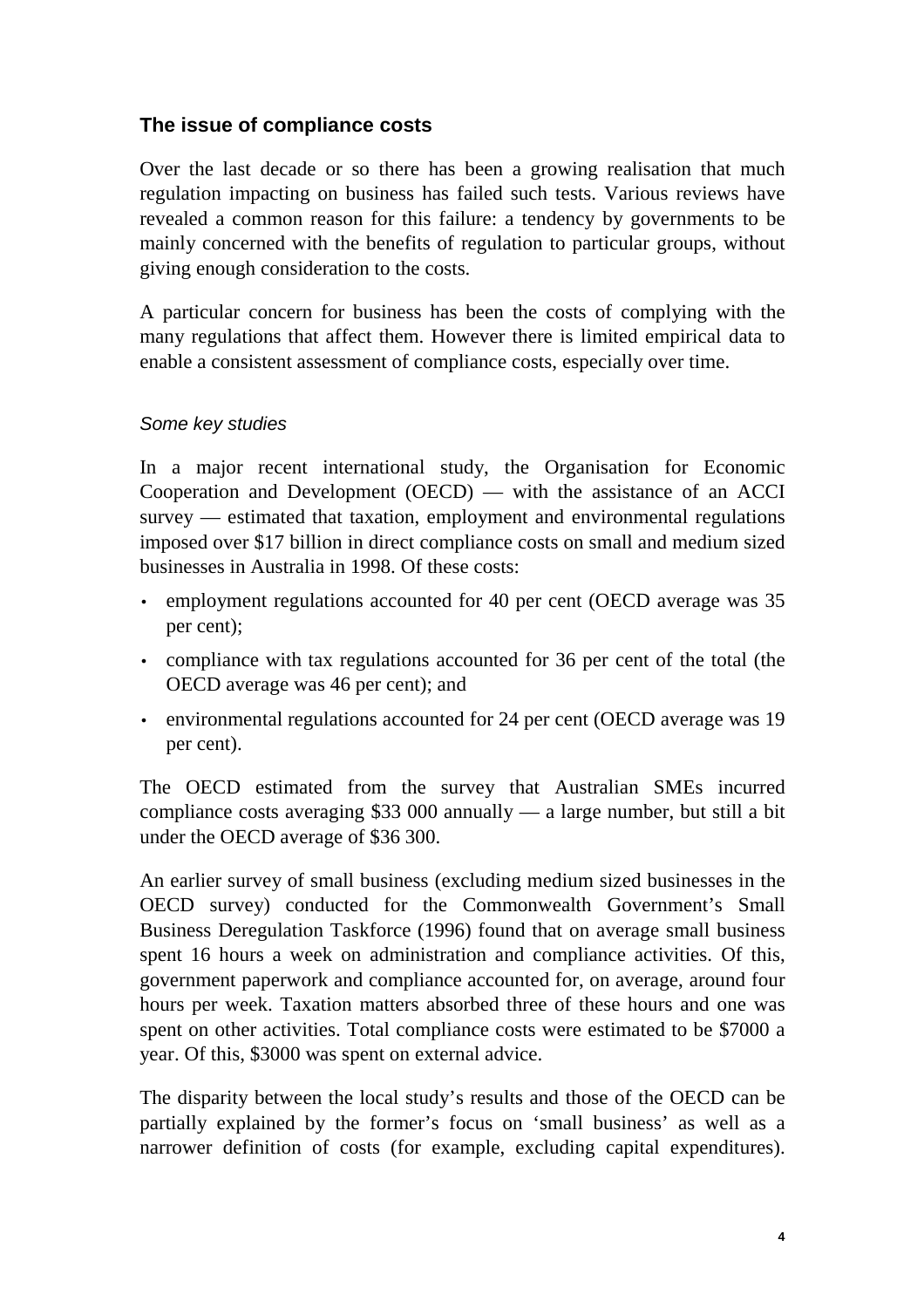However, a significant difference remains, which reflects inherent problems in survey-based assessments of such issues.

The attempt by the Small Business Deregulation Taskforce to quantify the extent of the overall administrative burden on small business represents the only currently available domestic study. While the taskforce recommended that a future study be undertaken, this has still not been acted on. So there is no empirical basis for evaluating progress in reducing the costs of 'red tape'.

#### Small business issues and impacts

It is an established fact that the burden of regulation falls more heavily on small businesses; not because they are more heavily regulated, but because they have the least capacity to cope.

Operators or managers of smaller businesses are less likely to have specialist staff with detailed knowledge of regulations or taxation matters. Regulations are more likely to be dealt with by prime decision-makers, distracting them from their core role. The costs of such managerial diversion are very difficult to assess, but are potentially large.

The Small Business Deregulation Taskforce found that, among other things:

- small businesses often do not understand their compliance obligations;
- unnecessary delays in processing and approvals, and duplication of information requirements, were resulting in lost time; and
- inconsistency in administrative interpretation can result in uncertainty about processes and outcomes, which impact adversely on business confidence.

Indeed, many firms have indicated that they regard the behaviour of the regulators and administrators as being of as much concern as the regulations themselves. This was confirmed in the OECD study, in which Australian businesses expressed particular dissatisfaction with a lack of consultation, the perceived lack of consistency in regulatory decisions and the appeals and complaints processes.

Achieving consistency in the design of forms, "business friendly" contact points and having helpful (and capable) officials handling inquiries can all help. But there are larger questions about regulatory accountability that deserve more attention. These have to do with the clarity and extent of delegated powers, the transparency of decision-making, and rights of appeal and review. (These are important issues, which my organisation has addressed in some recent inquiries and will continue to look into, but they are not the main focus of this address.)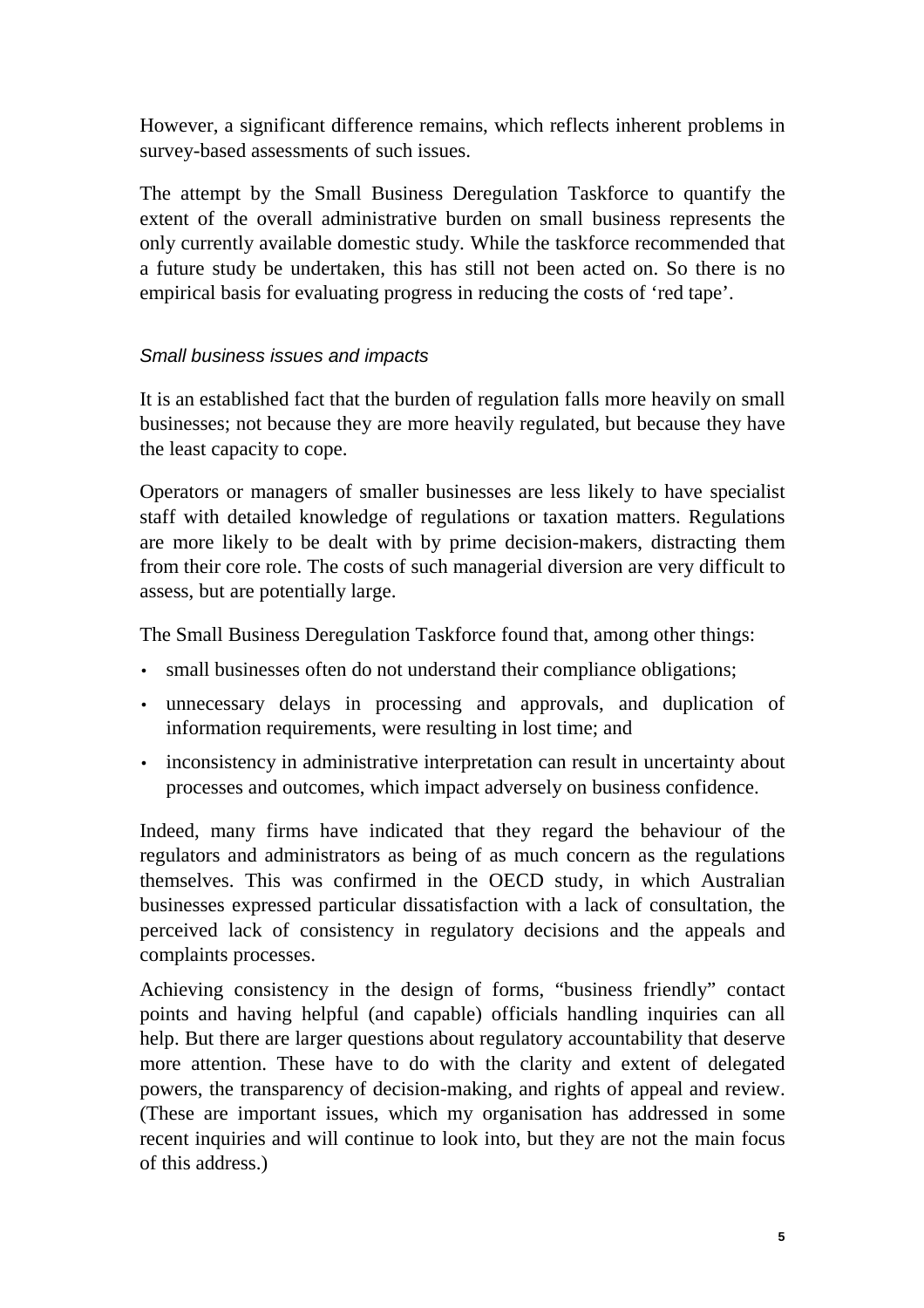# **Recent reform initiatives**

While it may be cold comfort, the international comparisons reveal that Australian businesses are by no means alone in bearing a significant regulatory burden. We also need to acknowledge that Australian governments have undertaken some important regulatory reform initiatives in recent years.

These include, at the Commonwealth level, initiatives flowing from the Small Business Deregulation Taskforce, including most notably the upgrading of regulation impact requirements where business is affected. A number of the States have similarly made moves to reduce regulation and expose new regulation to greater scrutiny at the development stage.

#### NCP Reviews

Under the 1995 inter-governmental agreement to implement the NCP, some 1,800 reviews of legislation impacting on competition have been carried out since 1996. There is evidence that at least some of the resulting reforms have streamlined and simplified regulatory requirements, or resulted in greater harmonisation between jurisdictions.

# COAG Principles and Guidelines

Since 1995, Ministerial Councils and national standard-setting bodies have had to comply with COAG requirements when making regulations. Apart from subjecting new regulation to more rigorous vetting processes, these enshrine the principles of 'minimum necessary regulation' and performance-based flexibility.

#### Mutual recognition

Australian governments implemented 'mutual recognition' legislation in 1993. This was extended to trade with New Zealand in 1998 with the passage of the Trans Tasman Mutual Recognition legislation.

Mutual recognition has been a very important initiative. It essentially allows for the side-stepping of regulatory hurdles to trade in goods and services by:

- removing the need for goods sold in one jurisdiction to comply with different regulatory regimes in other jurisdictions; and
- removing the need for persons in regulated occupations having to comply with different occupational entry requirements for other jurisdictions in which they wish to operate.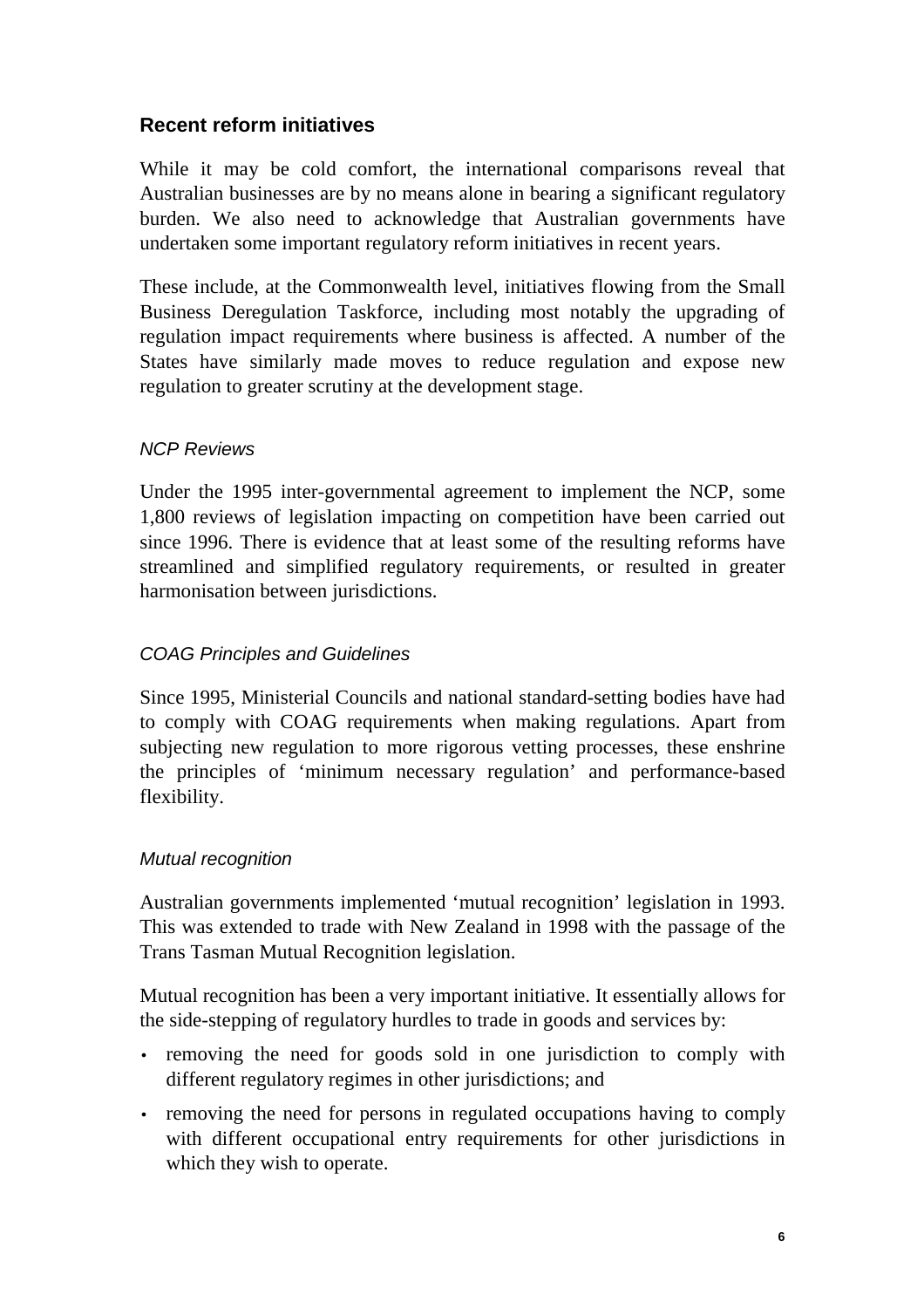How well these arrangements have worked in practice is currently under review by the Productivity Commission, at the request of heads of Government. However such arrangements clearly do not obviate the need for all governments to be vigilant in ensuring that new regulations are well designed in the first place.

In particular, it is critical that compliance costs, as well as other costs and benefits associated with regulatory proposals, are identified and analysed as early as possible in the policy development process. In most jurisdictions there are systems in place to facilitate this, but their potential has yet to be realised.

# **The value of RISs**

Among the more important government initiatives of recent years have been those which require the use of regulation impact statements (RISs) in the developmental phase of regulation.

The RIS process requires policy makers to consult, and to work through a sequential process of articulating the problem potentially requiring regulation, to assess a range of options, recommend the best option and explain why other options — including non-regulatory ones — are not as good. Taken together, these elements constitute a best-practice process designed to produce 'good' regulation. In particular, the process seeks to move agencies away from the traditional 'regulate-first' approach.

#### Box 1.1 **Regulation Impact Statements**

Regulation Impact Statements (RISs) are often required for regulation that has an impact on business. But they have wider applicability, as they simply document a sound policy development process, comprising the following elements:

- identification of the *problem* requiring action and the desired *objective* or outcome;
- setting out the options (regulatory and non-regulatory) and their respective costs and benefits across the economy and community;
- consultation with those potentially affected; and
- a strategy to *implement* and review the preferred option.

A critical feature of this process is that RISs are required to be presented to political decision-makers in time to inform their decisions. The RIS must also accompany bills and subordinate legislation into Parliament, enhancing the scope for a well-informed political debate, and providing transparent accountability to the community.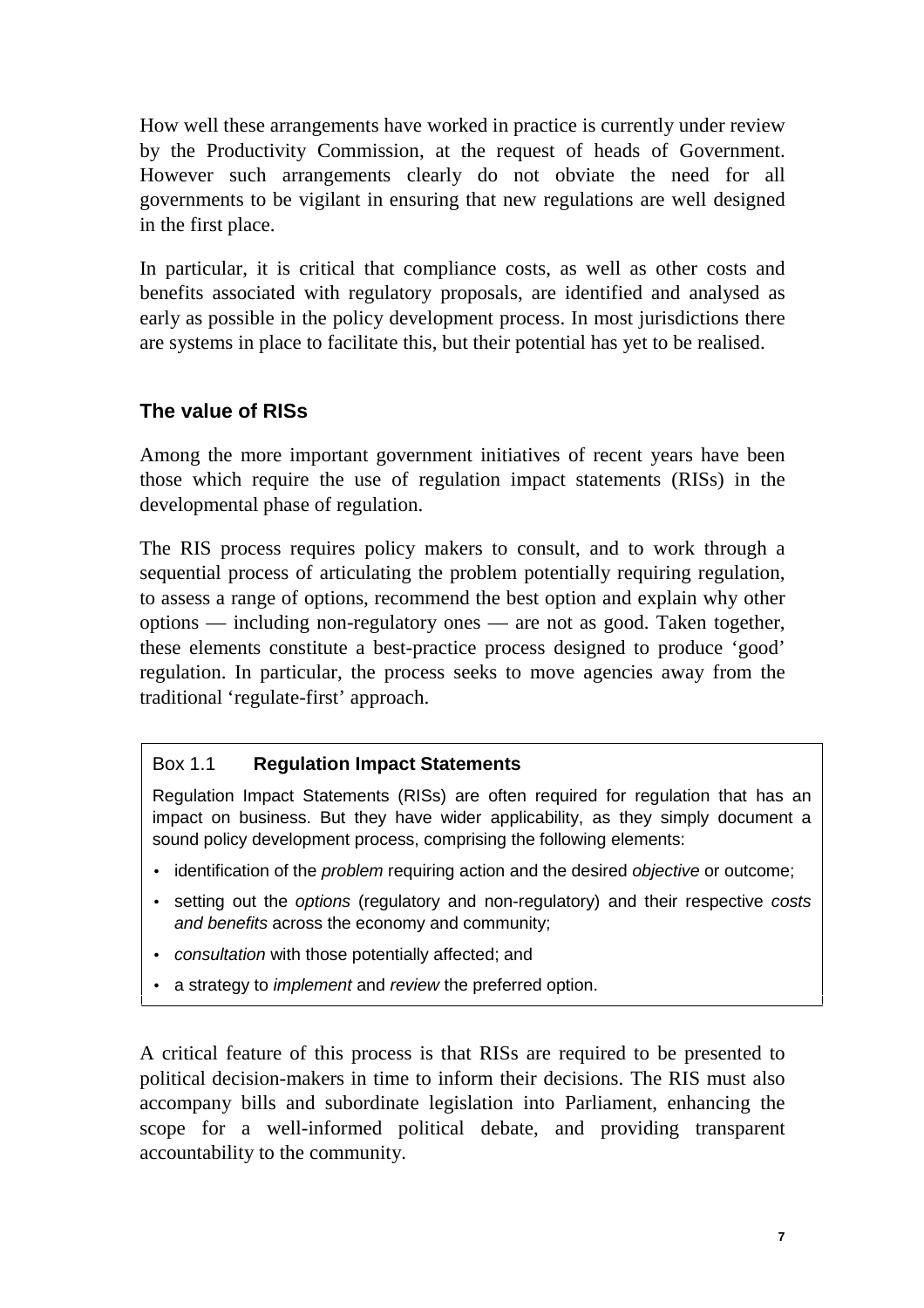The Office of Regulation Review (ORR), which is part of the Productivity Commission and shares its statutory independence, is the Commonwealth government's watchdog over this regulation review process (it also serves a similar role for COAG in relation to national regulatory proposals).

There is a particular emphasis on small business in the requirements on Commonwealth agencies. To quote from the Cabinet-endorsed *A Guide to Regulation*:

The Government has asked the ORR to ensure that particular effects on small businesses of proposed new and amended legislation and any other regulation are made explicit in the RIS. The RIS should also give full consideration to the Government's objective … of minimising the paperwork and regulatory burden on small business.

Adequacy criteria for RISs set out in that publication include the following requirements:

- that regulators 'determine which groups are likely to experience these benefits and costs and what the extent of their impacts are likely to be';
- that 'the impact of a regulation on ... small business ... should be identified'; and
- that 'a comprehensive assessment of each option's expected impact is prepared'.

In assessing costs, 'RISs should include estimates of both one-off and ongoing compliance costs.' In addition 'ways to minimise compliance and paper burden costs should be discussed'.

#### Regulatory performance measures and regulatory plans

There are other requirements at the Commonwealth level which deserve mention. With the help of the ORR, the Office of Small Business collects and publishes data against indicators of good regulatory practice. They have been designed as a first step towards enabling benchmarking of government performance in regulatory reform. One of the nine indicators relates to the proportion of regulations for which the relevant RIS adequately justified the compliance burden on business.

In addition, there is a requirement at the Commonwealth level for formal 'Regulatory Plans', whereby agencies must record their previous year's regulatory activity and, more importantly, their intentions for the year ahead. The purpose of the annual Regulatory Plan is to alert stakeholders to upcoming regulatory reviews and changes and, in the longer term, bring a strategic focus to the activities of these agencies. This initiative is designed to improve the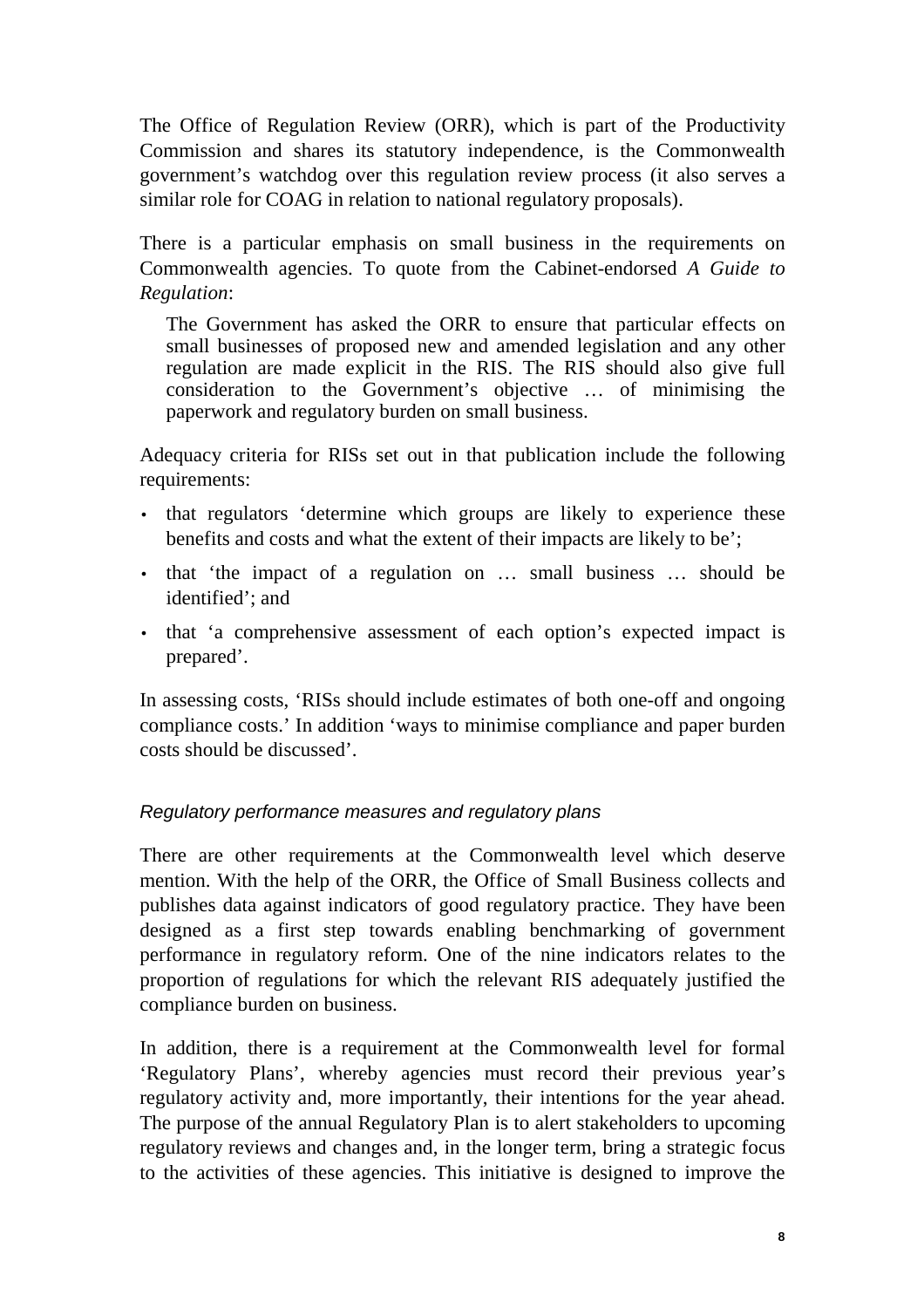transparency of regulation making and put pressure on agencies to make greater use of RISs early in policy development.

# **Compliance of regulators with the RIS requirements**

Clearly there are now systems in place to promote good regulation-making at the Commonwealth level. How well are they serving the (business) community? The short answer is 'reasonably well, but plenty of room for improvement.'

Of the 145 RISs required in 2001-02, 130 had been prepared for the decisionmaker and, of those, 128 were judged to be of an 'adequate' standard. This translates to a RIS compliance rate at the crucial decision-making stage of 88 per cent. This represents a significant improvement over earlier years.

However, it is of concern that compliance has tended to be poorest where it matters most. Last year the ORR ranked RISs according to the perceived economic and/or social significance of the regulations concerned. It found that compliance at the decision-making stage was only 70 per cent for the 10 regulatory proposals with the most significant impacts on business or the community.

Such regulatory actions also tend to be the most 'political' or urgent. Departments sometimes argue that there is no time in such situations to follow the RIS processes; that the RIS 'gets in the way'. However it is precisely in such situations, where governments are under great pressure to 'do something' and do it quickly (such as in areas like public liability or medical indemnity insurance) that good process is needed to ensure that the potential costs, as well as benefits of proposed regulation are given adequate consideration. Timeliness should not preclude good process.

Some government departments and agencies can clearly do a lot better. As can be seen from the following chart, RIS compliance varied considerably in 2001- 02. Indeed, for the major policy-making portfolios, compliance rates ranged from zero to 100 per cent!

RISs which fail to meet minimum standards, usually display the following characteristics:

- poor definition of problems and objectives;
- inadequate consideration of alternative options;
- incomplete cost/benefit assessments; and
- inadequate consultation with those affected.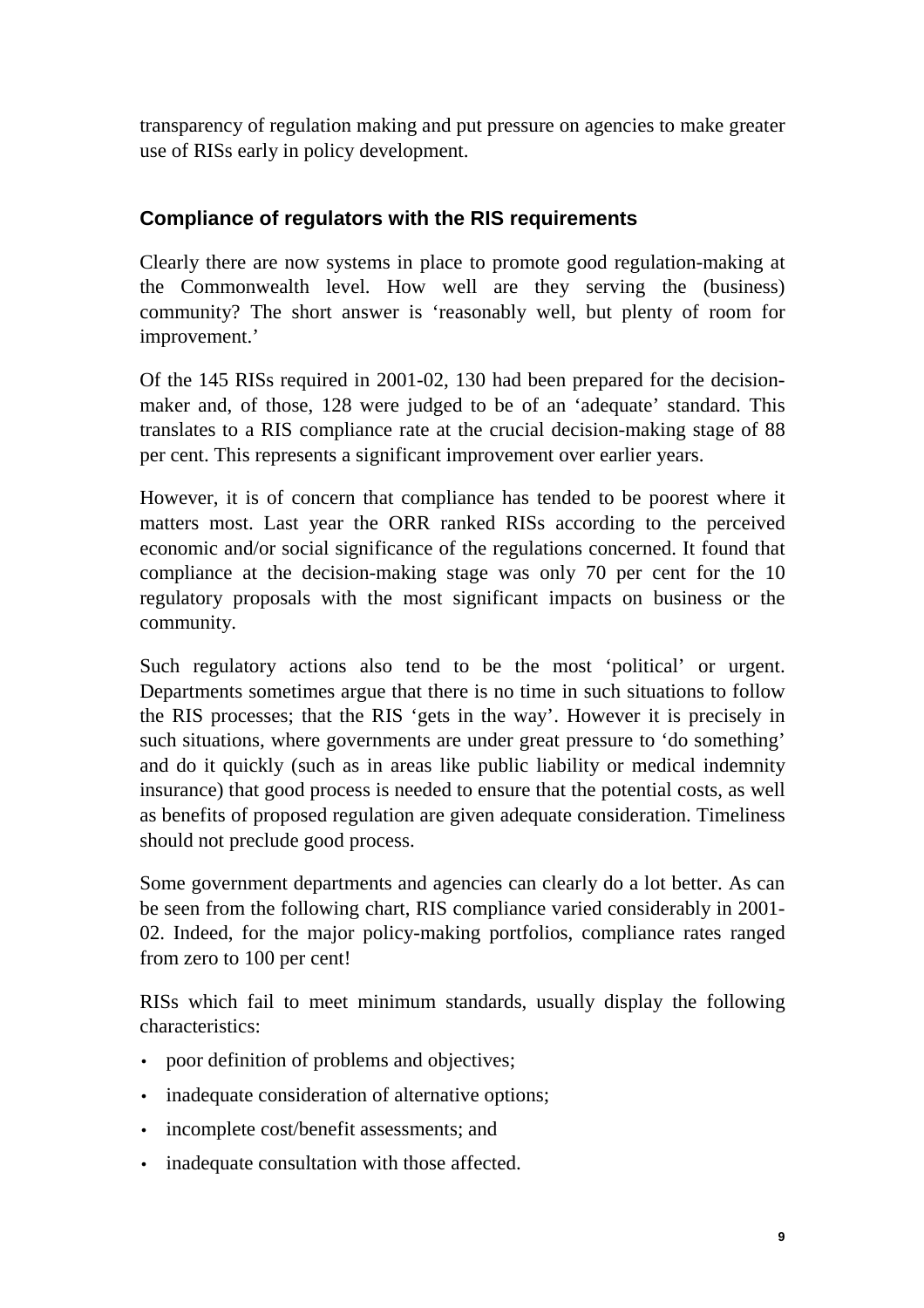

# **RIS compliance is variablea,b**

**a** At the decision-making stage, 2001-02 **b** The Department of the Treasury is counted twice, to separately identify tax RISs which are usually prepared in consultation with the Australian Taxation Office.

There is also considerable scope for improvement in the *timing* of RISs. If they are to assist decision-making, RISs need to be prepared early in the policydevelopment process. In too many cases they are being hurriedly prepared after policy decisions have effectively already been made. In those circumstances, the RIS becomes little more than ex-post rationalisation. Its content may end up being adequate, but it is unlikely to make a useful contribution to policy development.

Timeliness in preparation of a RIS is also important to the quality of the analysis contained in it. Many of the RISs that were eventually assessed as adequate by the ORR required a lot of work and a number of revisions to get them over the line. The relatively high overall 'pass rate' in 2001-02 is in part a reflection of the effort that the ORR puts into assisting departments and agencies throughout the year (often against excessively tight time frames).

In principle, the early identification and assessment of regulatory proposals should have been facilitated by the requirement for 'regulatory plans' (mentioned previously). In practice, the compliance of regulators with this sensible requirement has been patchy, with such plans being hard to find or not available at all.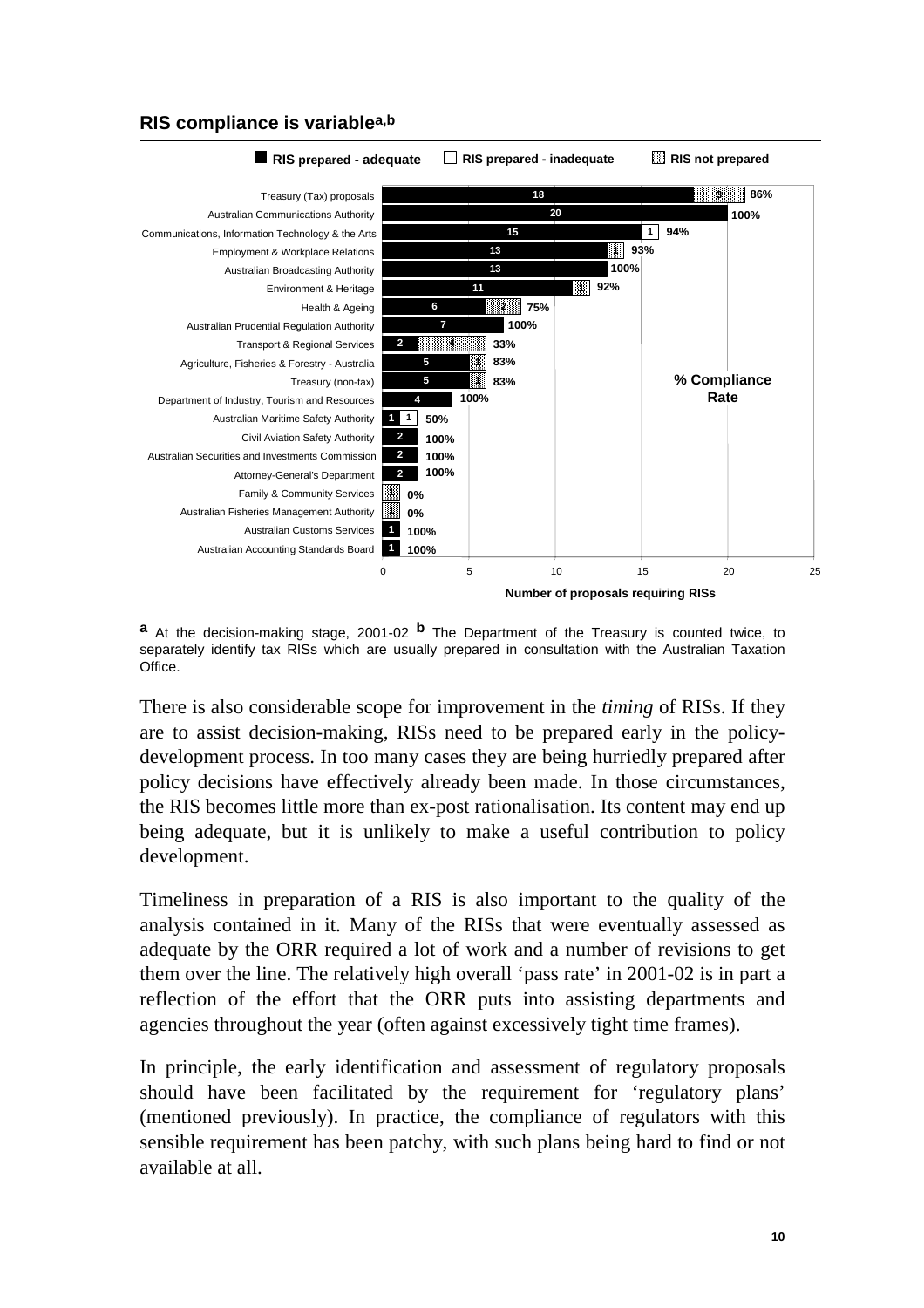#### RISs and compliance costs

On the key issue of the compliance costs of regulatory and tax proposals, RISs typically contain a relatively brief qualitative assessment. Only about 30 per cent of RISs considered by the ORR also contain *quantitative* assessments, which include estimates of the number of businesses affected or the likely financial cost per business.

In practice measuring compliance costs is not a simple task. At this point in time, there is no generally agreed methodology, although progress is being made on a number of fronts, including work by the OECD. In its current review of compliance and administrative costs incurred by doctors in general practice, the Commission has identified ways of better measuring such costs. Summing the outlays on equipment and systems and the time costs of the people involved, the Commission estimated these costs at some \$230 million at the Commonwealth level. In principle, we should also include the intangible costs — notably frustration and stress — that we have been told about, but those are particularly difficult to estimate.

The fact the Commission was given this task by Government indicates that there is growing recognition of the need to better account for compliance costs in regulation-making. As noted, this was reflected in the Government's response to the report of the Small Business Deregulation Taskforce. Most recently, the report into small business employment, by the Senate Employment, Workplace Relations and Education References Committee has recommended that work be undertaken to better measure such costs.

The reality is that, in many cases, departments and agencies appear not to have sufficient internal expertise to adequately perform an assessment. This is not an insurmountable problem in itself. But there also appears to be a lack of recognition of the importance of considering compliance cost burdens associated with new or amended regulation. These problems were highlighted in the Small Business Coalition's pre-budget submission. I find it hard to disagree with the conclusion in that document that:

There are large cultural barriers within certain Federal Departments and Agencies … that need addressing.

While Australia has generally been at the forefront internationally in instituting 'quality control systems' for regulation, this has so far not extended to assessments of compliance costs.

In countries such as the United States, United Kingdom and New Zealand, departments and agencies routinely provide considered assessments of regulatory compliance costs in RISs.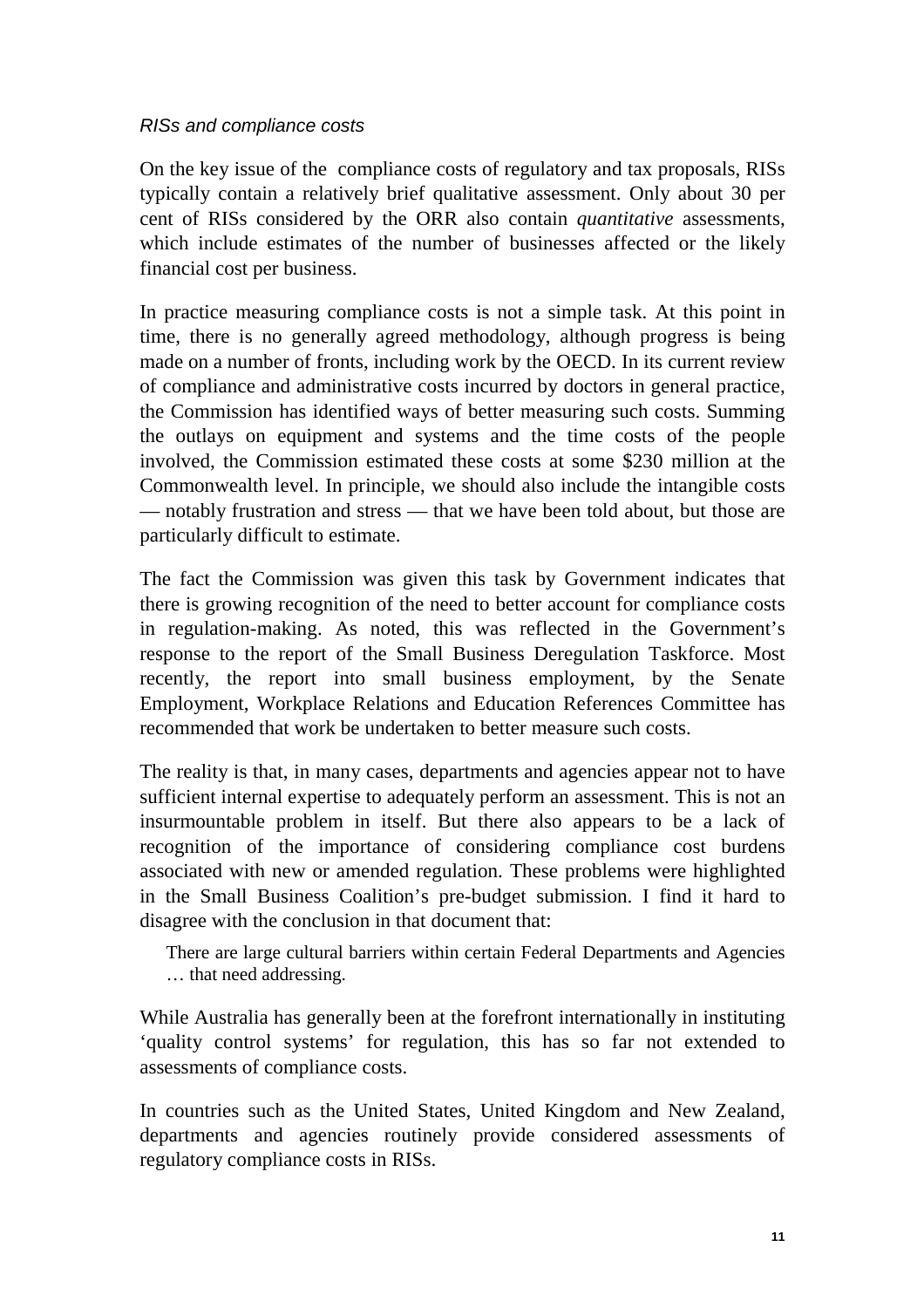The ORR has recognised this deficiency and has been attempting to raise the standards in Australia through its training programs for officials, and by requiring a greater level of analysis about compliance costs in RISs before they can be assessed as adequate.

### Cost recovery by regulators

Many businesses see regulatory agencies as adding insult to injury by imposing a regulatory burden on them and then charging them for the privilege. In its recent review of agencies' cost recovery practices, the Productivity Commission found them to be ad hoc and opaque, with poor accountability and review mechanisms. The Commission found legitimate reasons for some cost recovery, but recommended that all such measures be tested against formal guidelines which require them to have a sound economic rationale (rather than simply a revenue-raising objective). The Government has now released such guidelines, including a requirement to bring any proposed regulation with a cost-recovery dimension within the RIS framework.

# **Following through**

Looked at in the broad, it is apparent that regulatory reform over the last decade has achieved a great deal. Regulations are now often explicitly pro-competitive and outcome focused. And there is growing evidence that this has paid off in Australia's relatively strong economic performance.

However, it is equally clear that more needs to be done at the detailed level to improve the quality of regulations and, in particular, to reduce compliance costs. Notwithstanding the initiatives implemented in recent years, Australian governments can do more to ensure that regulations do not impose unnecessary costs on business and the community.

At the Commonwealth level, the necessary procedural infrastructure is now largely in place, at least for the sorts of regulation that get Parliamentary scrutiny. It simply needs to be better utilised, especially for more significant or contentious regulatory initiatives. The exposure of detailed information about the compliance of individual departments and agencies with the RIS process may already be concentrating bureaucratic minds in this respect.

Processes within the States and Territories suffer from being more limited in coverage and from not having independent status for their review bodies. However, a number of States do better than the Commonwealth when it comes to subjecting subordinate or delegated legislation to RIS-type disciplines and exposure. The Commonwealth has identified a need to get better procedures for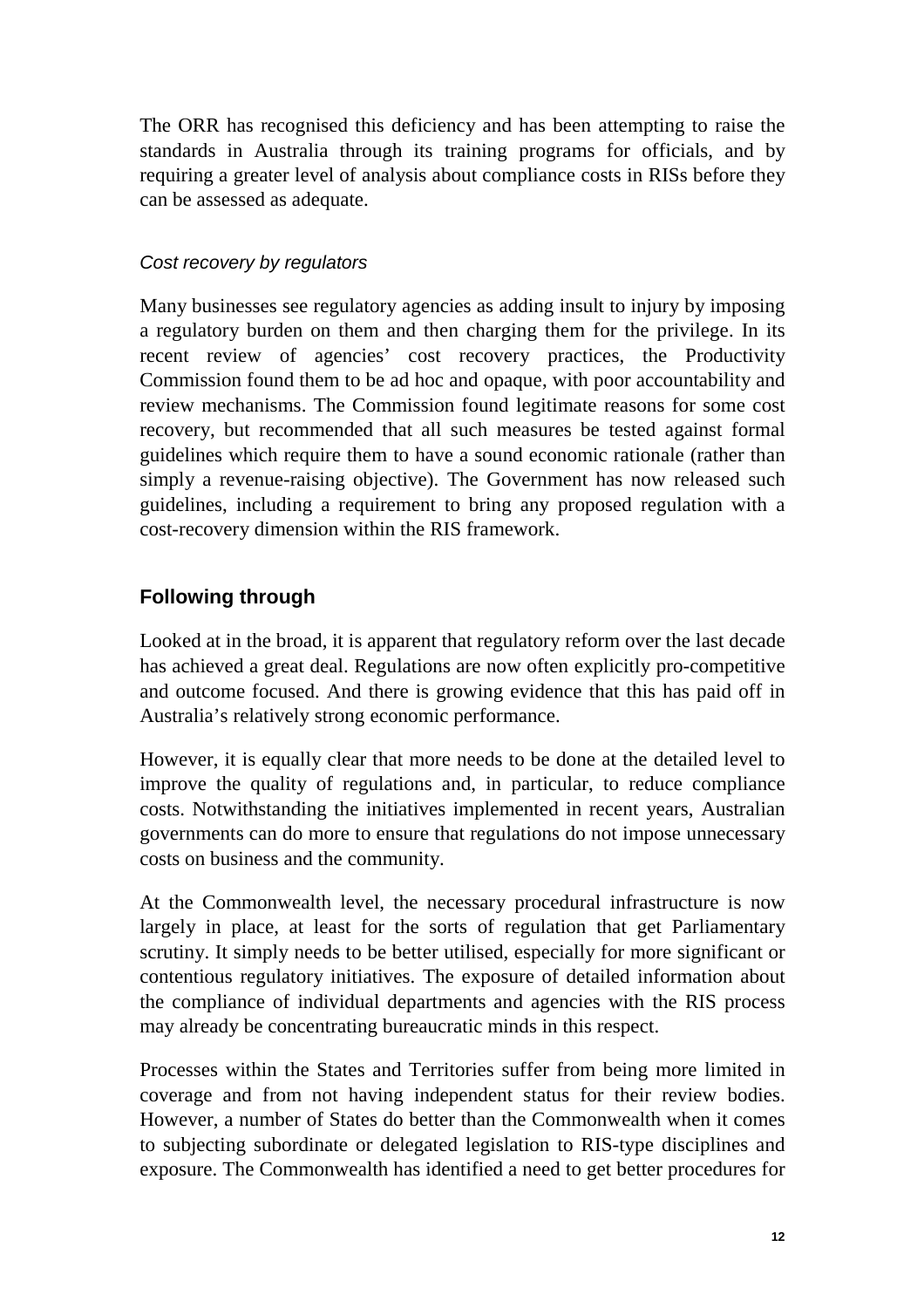the making of such regulation, but has struggled to make headway. Since 1994 various bills have been prepared, but have been blocked in the Senate. The Government is currently preparing a revised bill for the Parliament.

An essential complement to more rigorous processes for making new regulation is the periodic review of existing regulation — particularly that which may impose substantial adverse impacts on business (or indeed other sections of the community). There is an advantage in having such reviews conducted at arms-length from the government bureaucracy, to enable a fresh and independent assessment. This is the Productivity Commission's niche and it has been active in this area. Its current work program includes reviews of such key areas of regulation as the TCF assistance regime, GP redtape, disability discrimination laws, native vegetation regulation and workers' compensation/OH&S. In all such reviews, the Commission seeks to find ways of meeting regulatory objectives in ways that take account of all the costs as well as the benefits.

Further progress in reducing the business costs of regulation will not only require the diligence and commitment of governments, it will also need the active support of business. It must be said that such support is not always forthcoming. For example, the Commission's attempts to assess the costs of red tape for medical practitioners has been impeded by GPs' unwillingness to provide the information (which only they can do). And, while business has expressed concerns about government cost recovery practices — and the ACCI was instrumental in getting the Productivity Commission inquiry into these another key business lobby neglected that important opportunity to participate and press its own views on this matter.

At the end of the day, regulation is unavoidable and indeed much of it is desirable. Some compliance costs, unfortunately, are also inevitable – they represent the price of the benefits which regulation brings. The trick is to get the balance right. That will require continued effort and vigilance by both governments and business.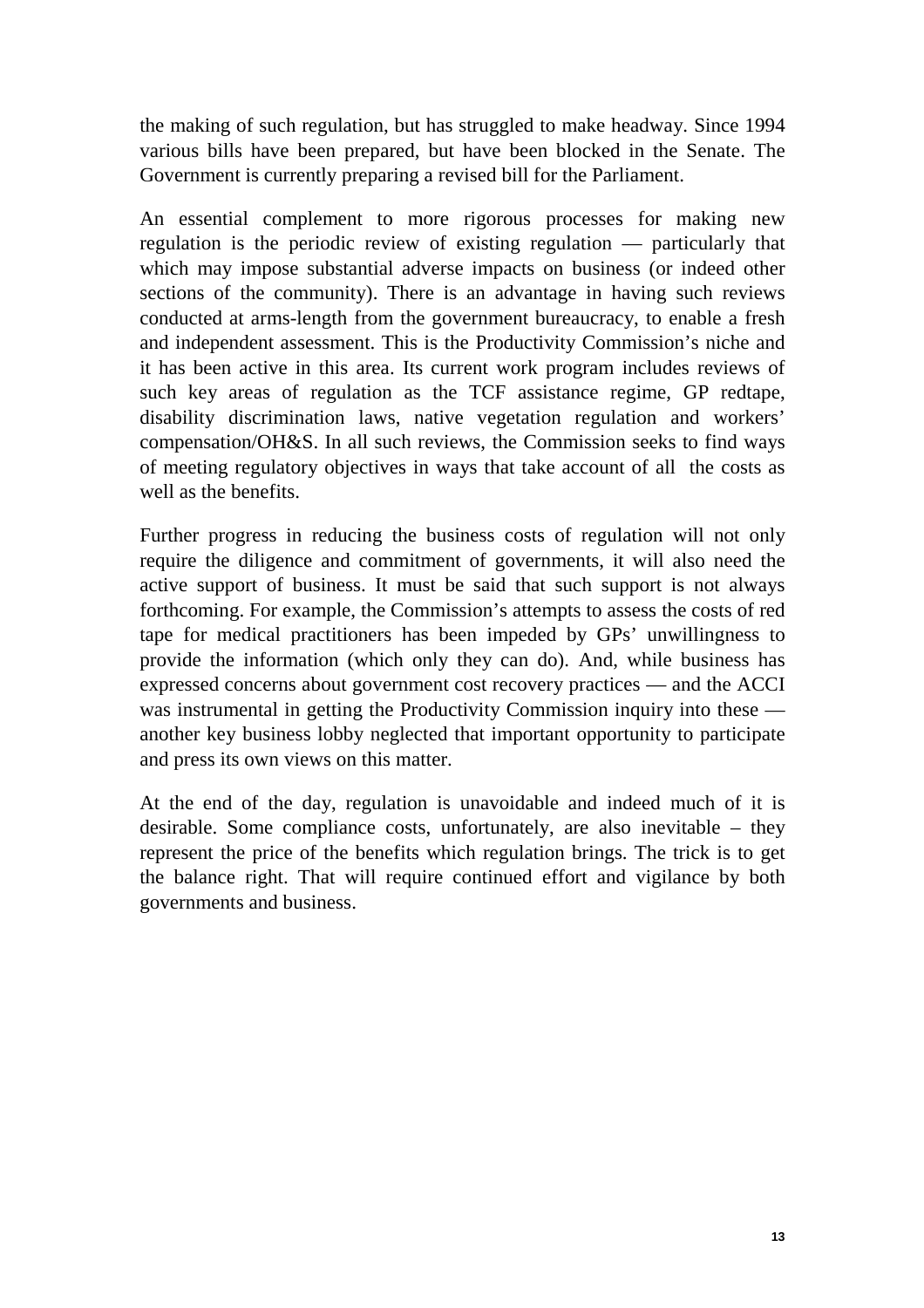# References

- ACCI (Australian Chamber of Commerce and Industry) 2001, *Small Business Survey: November 2001*, ACCI, Canberra, http://www.acci.asn/text\_files/ surveys/Small\_Business\_Survey/november01.pdf (accessed 10 October 2002).
- ––––– 2002, *Survey of Investor Confidence*, ACCI, Canberra, http://www.acci.asn.au/surveys.htm (accessed 10 October 2002).
- Banks, G. 2001, Challenges for Australia in Regulatory Reform, Paper Delivered to the Regulation Reform Management and Scrutiny of Legislation conference, Sydney, July.
- ––––– 2002, The Drivers of Australia's Productivity Surge, Paper Delivered to Outlook 2002 conference, Canberra, 7 March.
- CoA (Commonwealth of Australia) 1997, *More Time for Business, Statement by the Prime Minister the Hon. John Howard MP,* Commonwealth of Australia, 24 March 1997.
- Costello, P. and Minchin, N. (Treasurer and Minister for Finance respectively) 2002, Release of the Productivity Commission Report on Cost Recovery by Government Agencies, Media release no. 009/2002 14 March, Canberra, http://www.treasurer.gov.au/tsr/content/pressreleases/2002/009.asp (accessed 10 October 2002).
- Djankov, S., La Perta, R., Lopez-de-Silanes, F., and Shleifer, A. 2000, 'The Regulation of Entry', Discussion Paper No. 1904, Harvard Institute of Economic Research, Harvard, http://post.economics.harvard.edu/hier/ 2000papers/HIER1904.pdf (accessed 10 October 2002).
- Fonseca, R., Lopez-Garcia, P., and Pissarides, C.A. 2001, 'Entrepreunership. Start-Up Costs and Employment', *European Economic Review*, 45, 692- 705.
- OECD (Organisation for Economic Cooperation and Development) 2001, *Businesses' Views on Red Tape: Administrative and Regulatory Burdens on Small and Medium-Sized Enterprises*, OECD, Paris.
- ORR (Office of Regulation Review) 1998, *A Guide to Regulation*, Commonwealth of Australia, Second Edition.